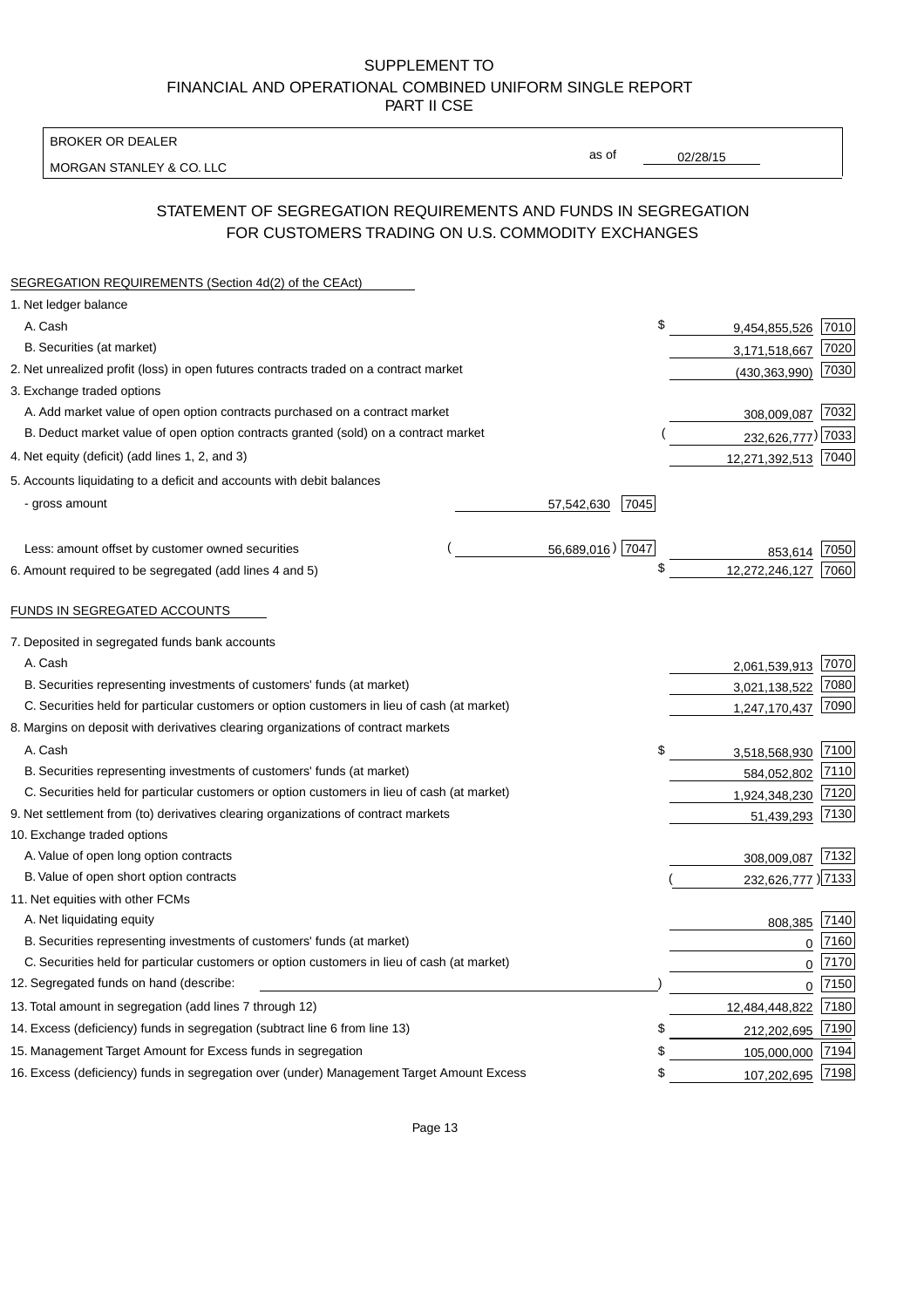| <b>BROKER OR DEALER</b>                                                              |                                        | as of                                                          |                  |
|--------------------------------------------------------------------------------------|----------------------------------------|----------------------------------------------------------------|------------------|
| MORGAN STANLEY & CO. LLC                                                             |                                        | 02/28/15                                                       |                  |
|                                                                                      | FOR CUSTOMERS' DEALER OPTIONS ACCOUNTS | STATEMENT OF SEGREGATION REQUIREMENTS AND FUNDS IN SEGREGATION |                  |
| 1. Amount required to be segregated in accordance<br>with Commission regulation 32.6 |                                        | \$                                                             | 0<br>7200        |
| 2. Funds in segregated accounts                                                      |                                        |                                                                |                  |
| A. Cash                                                                              | \$                                     | 7210<br><sup>0</sup>                                           |                  |
| B. Securities (at market)<br>C. Total                                                |                                        | 0 7220                                                         | 7230<br>$\Omega$ |
| 3. Excess (deficiency) funds in segregation                                          |                                        |                                                                |                  |
| (subtract line 2.C from line 1)                                                      |                                        |                                                                | 0 7240           |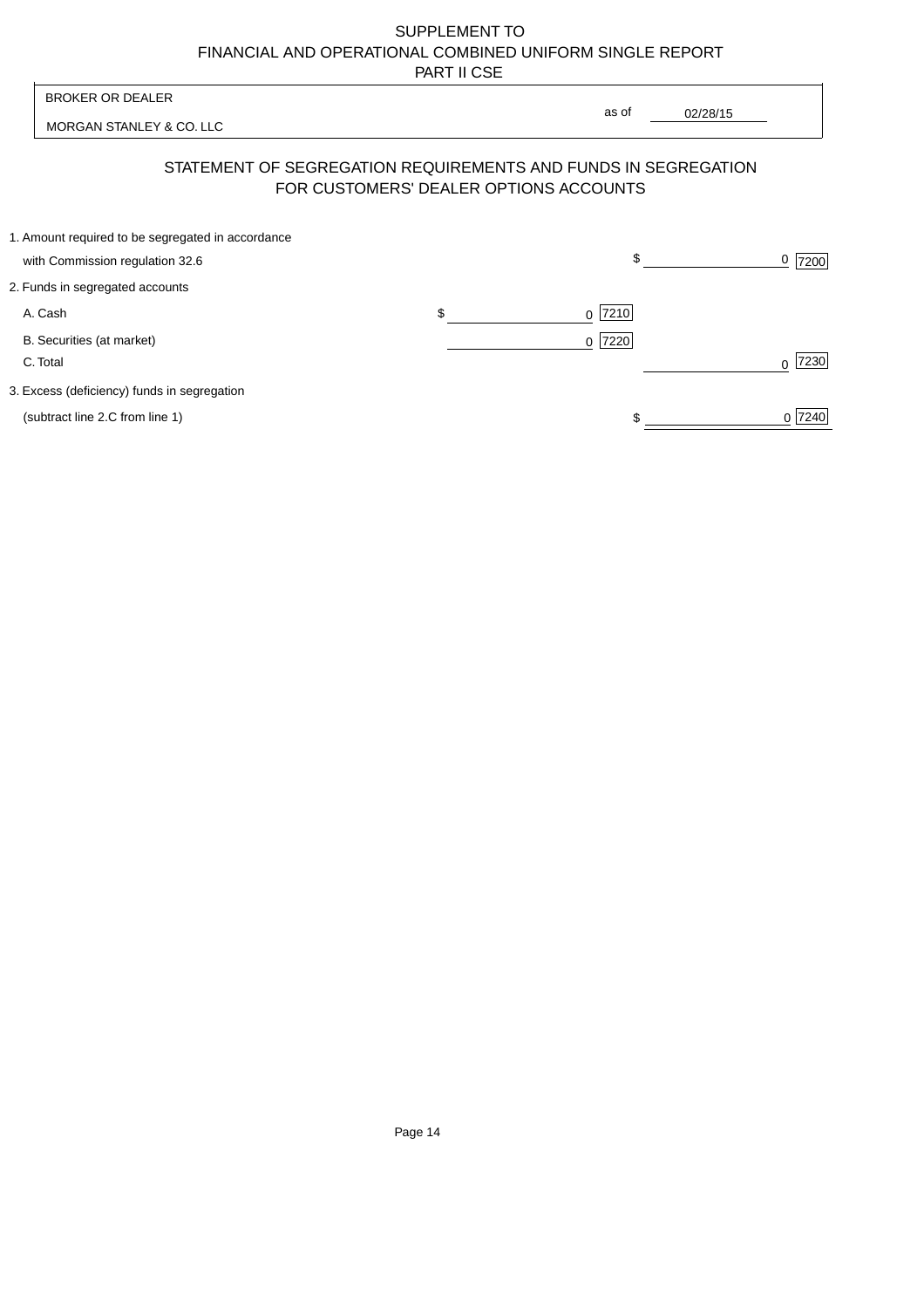PART II CSE

MORGAN STANLEY & CO. LLC and the contract of the contract of the contract of the contract of the contract of the contract of the contract of the contract of the contract of the contract of the contract of the contract of t BROKER OR DEALER

as of

## STATEMENT OF SECURED AMOUNTS AND FUNDS HELD IN SEPARATE ACCOUNTS PURSUANT TO COMMISSION REGULATION 30.7

#### FOREIGN FUTURES AND FOREIGN OPTIONS SECURED AMOUNTS

| Amount required to be set aside pursuant to law, rule or regulation of a foreign government<br>or a rule of a self-regulatory organization authorized thereunder |  |                    | \$<br>0             | 7305 |
|------------------------------------------------------------------------------------------------------------------------------------------------------------------|--|--------------------|---------------------|------|
| 1. Net ledger balance - Foreign Futures and Foreign Option Trading - All Customers                                                                               |  |                    |                     |      |
| A. Cash                                                                                                                                                          |  |                    | \$<br>1,644,866,976 | 7315 |
| B. Securities (at market)                                                                                                                                        |  |                    | 1,111,373,025       | 7317 |
| 2. Net unrealized profit (loss) in open futures contracts traded on a foreign board of trade                                                                     |  |                    | 610,841,350         | 7325 |
| 3. Exchange traded options                                                                                                                                       |  |                    |                     |      |
| A. Market value of open option contracts purchased on a foreign board of trade                                                                                   |  |                    | 22,022,304          | 7335 |
| B. Market value of open contracts granted (sold) on a foreign board of trade                                                                                     |  |                    | (16, 113, 575)      | 7337 |
| 4. Net equity (deficit) (add lines 1.2. and 3.)                                                                                                                  |  |                    | \$<br>3,372,990,080 | 7345 |
| 5. Accounts liquidating to a deficit and accounts with                                                                                                           |  |                    |                     |      |
| debit balances - gross amount                                                                                                                                    |  | 7351<br>76,445,203 |                     |      |
| Less: amount offset by customer owned securities                                                                                                                 |  | 76,033,497) 7352   | 411,706             | 7354 |
| 6. Amount required to be set aside as the secured amount - Net Liquidating Equity Method (add lines 4 and 5)                                                     |  |                    | \$<br>3,373,401,786 | 7355 |
| 7. Greater of amount required to be set aside pursuant to foreign jurisdiction (above) or line 6.                                                                |  |                    | \$<br>3,373,401,786 | 7360 |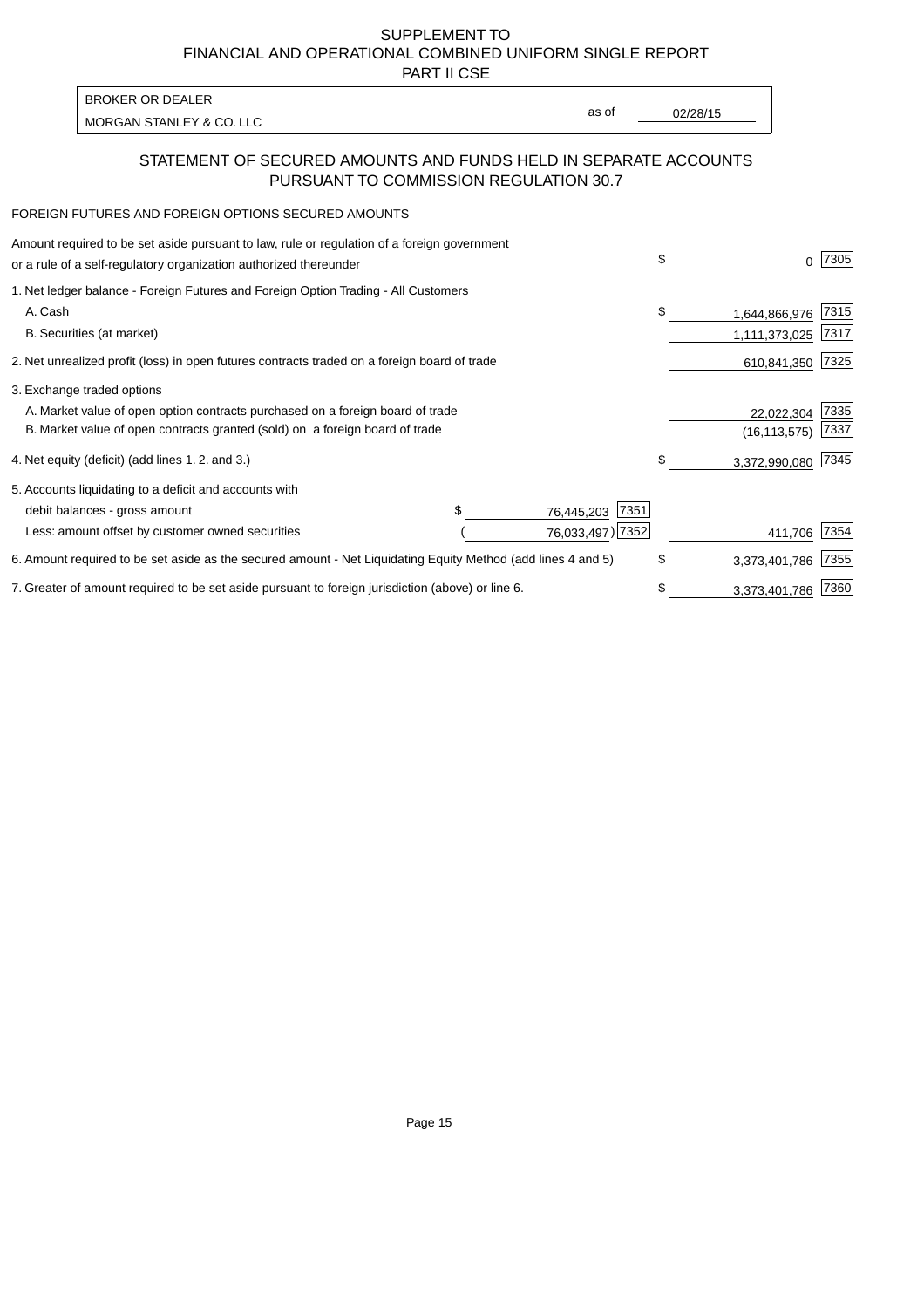BROKER OR DEALER

MORGAN STANLEY & CO. LLC

02/28/15 as of

# STATEMENT OF SECURED AMOUNTS AND FUNDS HELD IN SEPARATE ACCOUNTS PURSUANT TO COMMISSION REGULATION 30.7

### FUNDS DEPOSITED IN SEPARATE REGULATION 30.7 ACCOUNTS

| 1. Cash in banks                   |                                                                                        |      |                                      |                         |
|------------------------------------|----------------------------------------------------------------------------------------|------|--------------------------------------|-------------------------|
|                                    | A. Banks located in the United States                                                  |      | \$<br>229,980,305 7500               |                         |
|                                    | B. Other banks qualified under Regulation 30.7                                         |      |                                      |                         |
| Name(s):                           | 0                                                                                      | 7510 | 141,300,494 7520 \$                  | 371,280,799 7530        |
| 2. Securities                      |                                                                                        |      |                                      |                         |
|                                    | A. In safekeeping with banks located in the United States                              |      | \$<br>726,757,020 7540               |                         |
|                                    | B. In safekeeping with other banks qualified under Regulation 30.7                     |      |                                      |                         |
| Name(s):                           | 0                                                                                      | 7550 | $0$  7560                            | 726,757,020 7570        |
|                                    | 3. Equities with registered futures commission merchants                               |      |                                      |                         |
| A. Cash                            |                                                                                        |      | \$<br>$0$   7580                     |                         |
| <b>B.</b> Securities               |                                                                                        |      | $0$ 7590                             |                         |
|                                    | C. Unrealized gain (loss) on open futures contracts                                    |      | $0$ 7600                             |                         |
| D. Value of long option contracts  |                                                                                        |      | 0 7610                               |                         |
| E. Value of short option contracts |                                                                                        |      | $0)$ 7615                            | 0 7620                  |
|                                    | 4. Amounts held by clearing organizations of foreign boards of trade                   |      |                                      |                         |
| Name(s):                           |                                                                                        | 7630 |                                      |                         |
| A. Cash                            |                                                                                        |      | $0$  7640                            |                         |
| <b>B.</b> Securities               |                                                                                        |      | $0$ 7650                             |                         |
|                                    | C. Amount due to (from) clearing organizations - daily variation                       |      | $0$ 7660                             |                         |
| D. Value of long option contracts  |                                                                                        |      | 0 7670                               |                         |
| E. Value of short option contracts |                                                                                        |      | $_0$ ) 7675                          | $0^{7680}$              |
|                                    | 5. Amounts held by members of foreign boards of trade                                  |      |                                      |                         |
| Name(s):                           |                                                                                        | 7690 |                                      |                         |
| A. Cash                            |                                                                                        |      | \$<br>736,872,728 7700               |                         |
| <b>B.</b> Securities               |                                                                                        |      | 1,134,541,006 7710                   |                         |
|                                    | C. Unrealized gain (loss) on open futures contracts                                    |      | 610,827,490 7720                     |                         |
| D. Value of long option contracts  |                                                                                        |      | 22,022,304 7730                      |                         |
| E. Value of short option contracts |                                                                                        |      | $(16, 113, 575)$ <sup>)</sup> [7735] | 2,488,149,953 7740      |
|                                    | 6. Amounts with other depositories designated by a foreign board of trade              |      |                                      |                         |
| Name(s):                           | 0                                                                                      | 7750 |                                      | $0$ 7760                |
|                                    |                                                                                        |      |                                      | 0 7765                  |
|                                    | 8. Total funds in separate section 30.7 accounts                                       |      |                                      | ፍ<br>3,586,187,772 7770 |
|                                    | 9. Excess (deficiency) set Aside Funds for Secured Amount (subtract Line 7 Secured     |      |                                      |                         |
| Statement page 15 from Line 8)     |                                                                                        |      |                                      | \$<br>212,785,986 7380  |
|                                    | 10. Management Target Amount for Excess funds in separate section 30.7 accounts        |      |                                      | \$<br>105,000,000 7780  |
|                                    | 11. Excess (deficiency) funds in separate 30.7 accounts over (under) Management Target |      |                                      | \$<br>107,785,986 7785  |
|                                    |                                                                                        |      |                                      |                         |